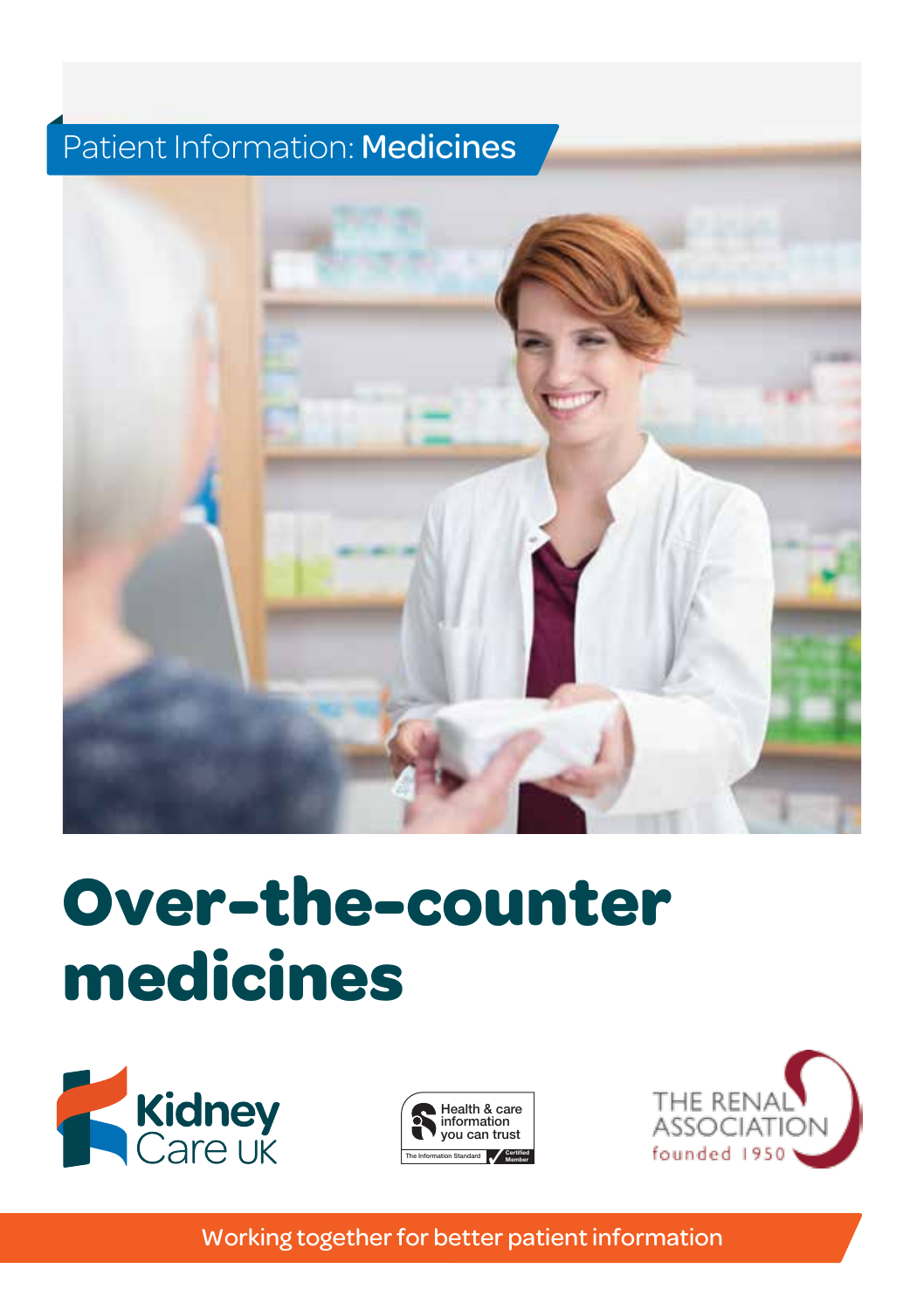#### What is this leaflet about?

If you have kidney disease, or have had a kidney transplant, there are sometimes problems with buying medicines over the counter (i.e. from pharmacies, supermarkets or garages) to treat minor ailments.

This leaflet is designed to give you more information about the medicines that may cause problems. For more information ask your doctor or pharmacist.

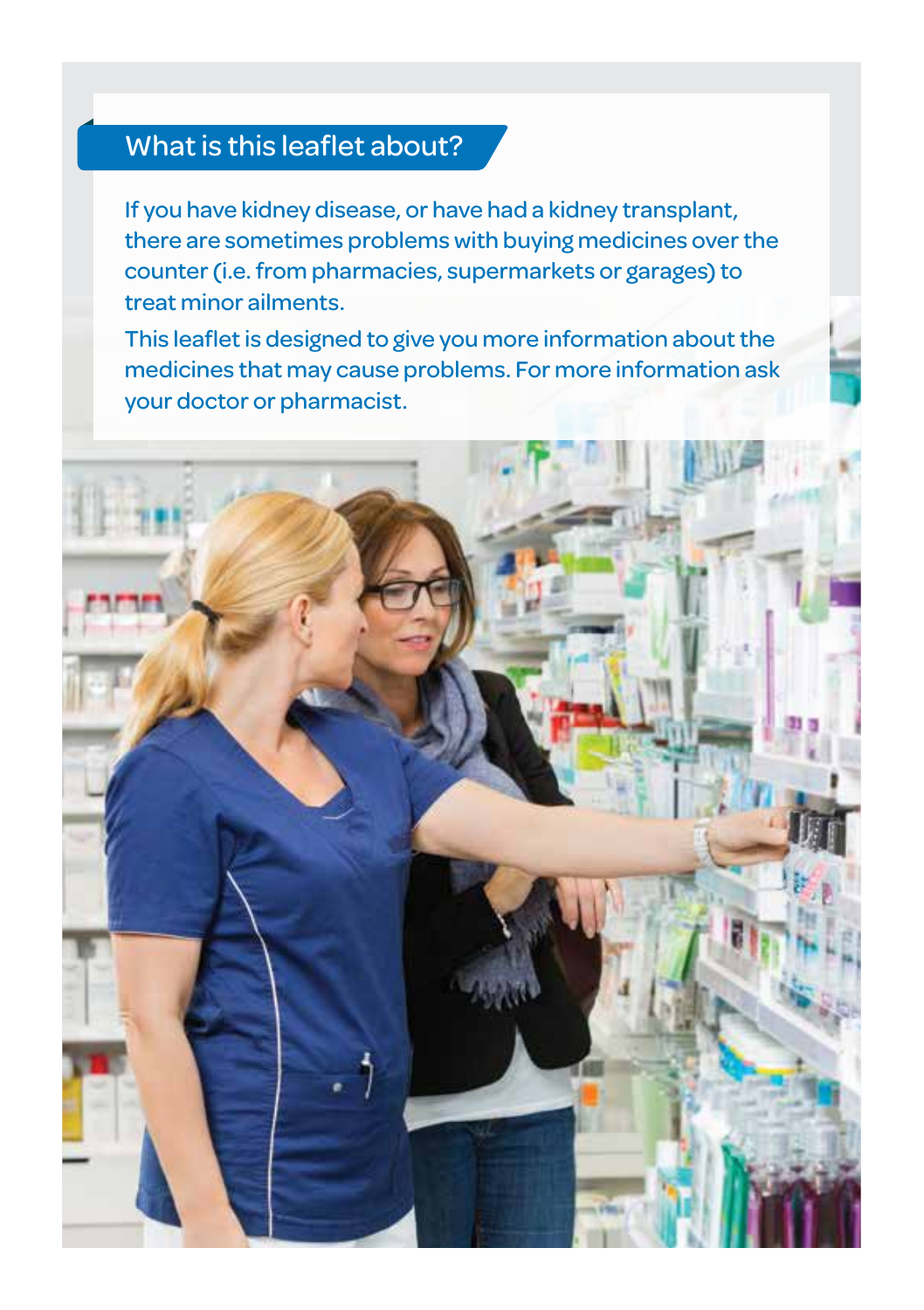

#### What types of medicines could cause problems?

You may have a number of medical conditions and are therefore prescribed several medicines from your doctor. As a result, some of the medicines that can be bought over the counter from pharmacies and other shops may be unsuitable for you. This can includes tablets, capsules, liquids, inhalers or creams that either your doctor prescribes you or that you buy yourself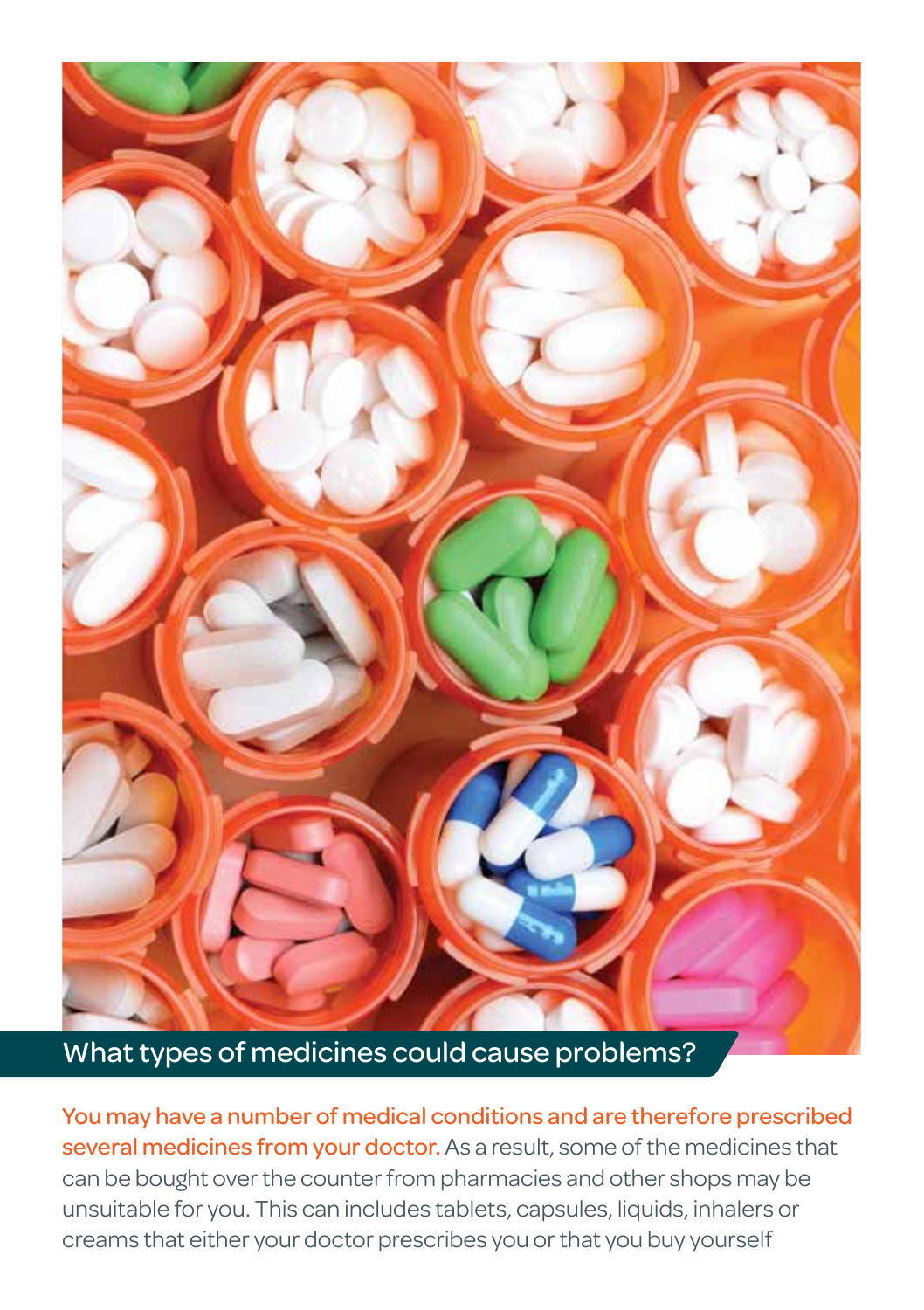

# • They may cause problems with other medicines you take.

- Some may make your kidney function worse.
- Some products contain things that are bad for you, like potassium, sodium or aluminium.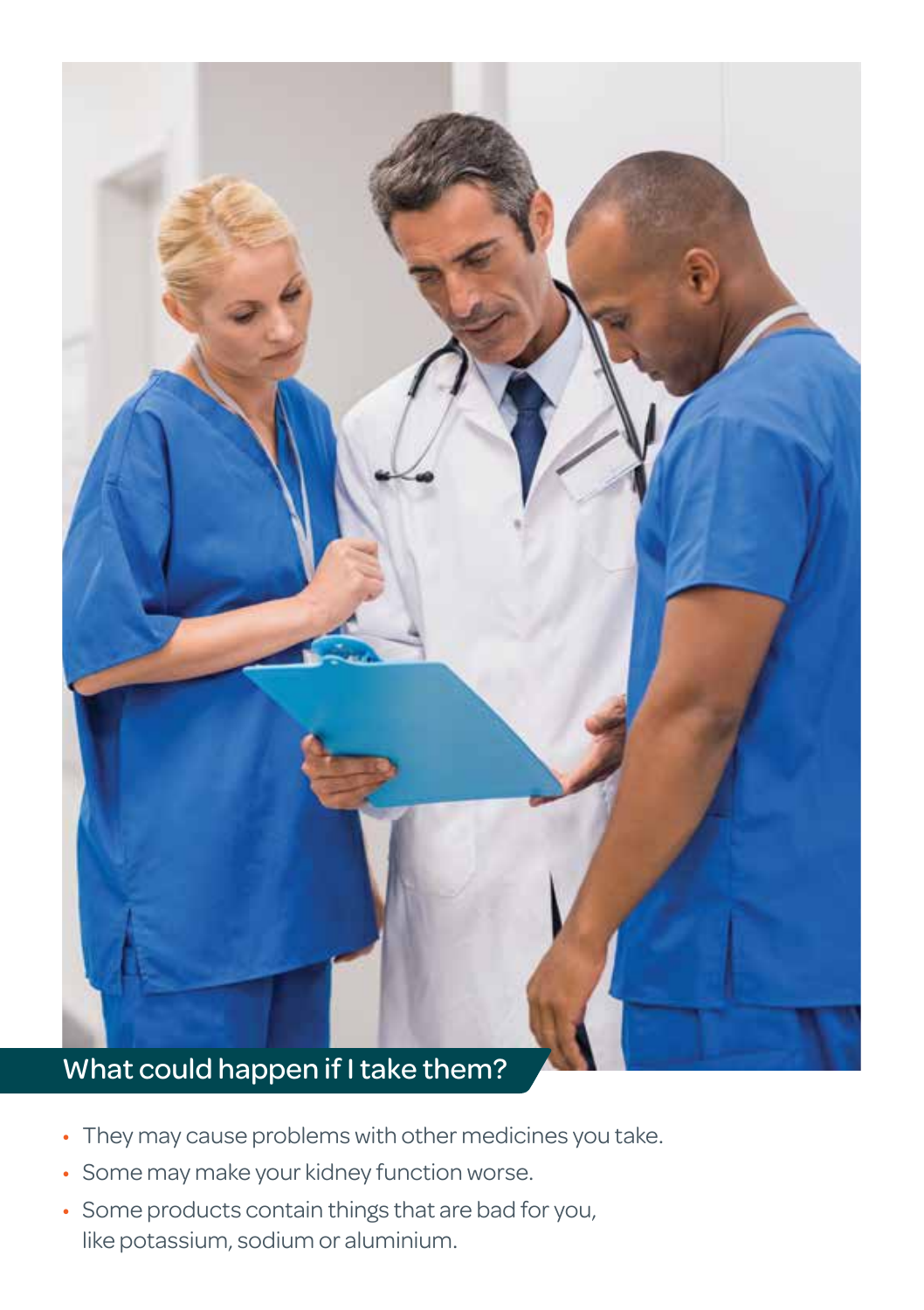## How do I know which medicines are safe for me to use?

Talk to your doctor or pharmacist, to make sure that you buy suitable medicines to treat minor ailments.

| <b>Ailment</b>             | <b>Avoid</b>                                                                                                                            | <b>Suitable</b><br>alternatives                                                                                                                           | <b>Additional</b><br>comments                                                                                            |
|----------------------------|-----------------------------------------------------------------------------------------------------------------------------------------|-----------------------------------------------------------------------------------------------------------------------------------------------------------|--------------------------------------------------------------------------------------------------------------------------|
| Headache                   | Ibuprofen, aspirin and all<br>effervescent products                                                                                     | Paracetamol                                                                                                                                               | See your doctor if<br>symptoms do not<br>improve                                                                         |
| <b>Colds and</b><br>coughs | Any medicines<br>containing a<br>decongestant-<br>especially if you take<br>tablets for high blood<br>pressure, aspirin or<br>ibuprofen | Paracetamol for<br>aches and pains.<br>Try simple linctus to<br>soothe coughs and<br>sore throats - ask for<br>sugar free products<br>if you are diabetic | Try a menthol or<br>steam inhalation<br>to clear any<br>congestion.                                                      |
| <b>Muscle</b><br>aches     | Tablets or creams<br>containing ibuprofen or<br>similar medicines                                                                       | Deep Heat or Ralgex                                                                                                                                       |                                                                                                                          |
| Indigestion                | Avoid any preparations<br>containing aluminium,<br>sodium, potassium or<br>magnesium                                                    | Preparations<br>containing calcium<br>(unless you have<br>been told your<br>calcium is high)                                                              | See your doctor<br>if you have<br>indigestion<br>regularly                                                               |
| Constipation               | Fybogel - if you have a<br>restricted fluid intake                                                                                      | Senna                                                                                                                                                     | See your doctor if<br>no better in a week.<br>If you are a PD<br>patient ring your<br>PD nurse if you are<br>constipated |
| <b>Diarrhoea</b>           | Rehydration salts unless<br>recommended by your<br>doctor                                                                               | Loperamide                                                                                                                                                | If severe, contact<br>your doctor                                                                                        |
| <b>Vitamins</b>            | Vitamin A (often<br>included in<br>Multivitamins)                                                                                       | Not necessary<br>unless prescribed by<br>your doctor                                                                                                      | Check the label of<br>the multivitamins<br>as this can build up<br>in kidney disease                                     |
| <b>Herbal</b><br>remedies  | St John's wort if you are<br>taking statins or certain<br>immunosuppressants                                                            |                                                                                                                                                           | Speak to your<br>kidney doctor<br>before you start<br>any new herbal<br>remedies                                         |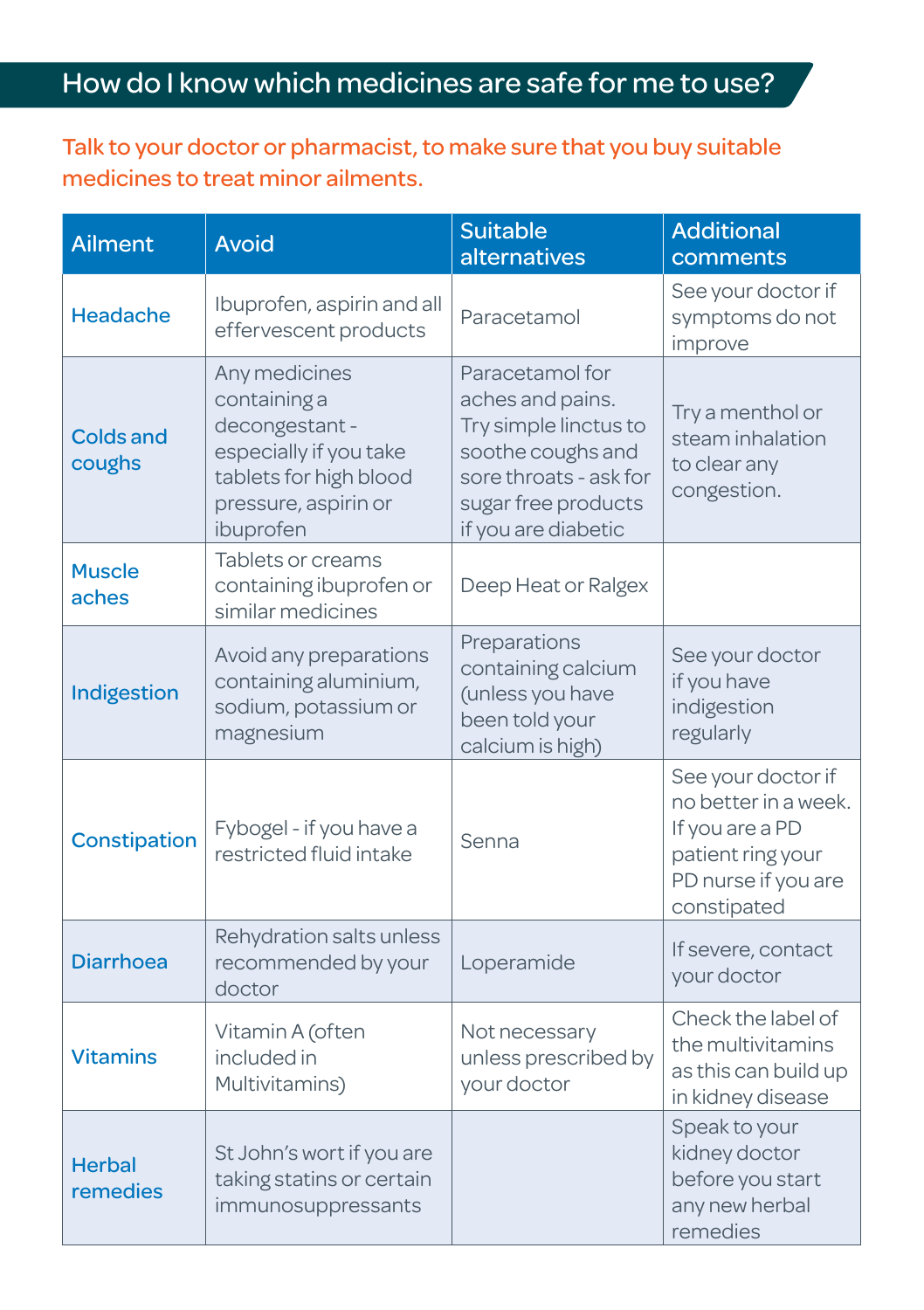

Aspirin and Ibuprofen belong to a group of medicines called Non-Steroidal Anti-Inflammatory Drugs (NSAIDs). Diclofenac is another NSAID available from your doctor. This group of medicines can be very harmful to your kidneys, so if you have a transplant or have poor renal function not requiring dialysis, all NSAIDs should be avoided. They also increase your blood pressure. Take care not to take one NSAID given to you by your doctor and another one that you have bought.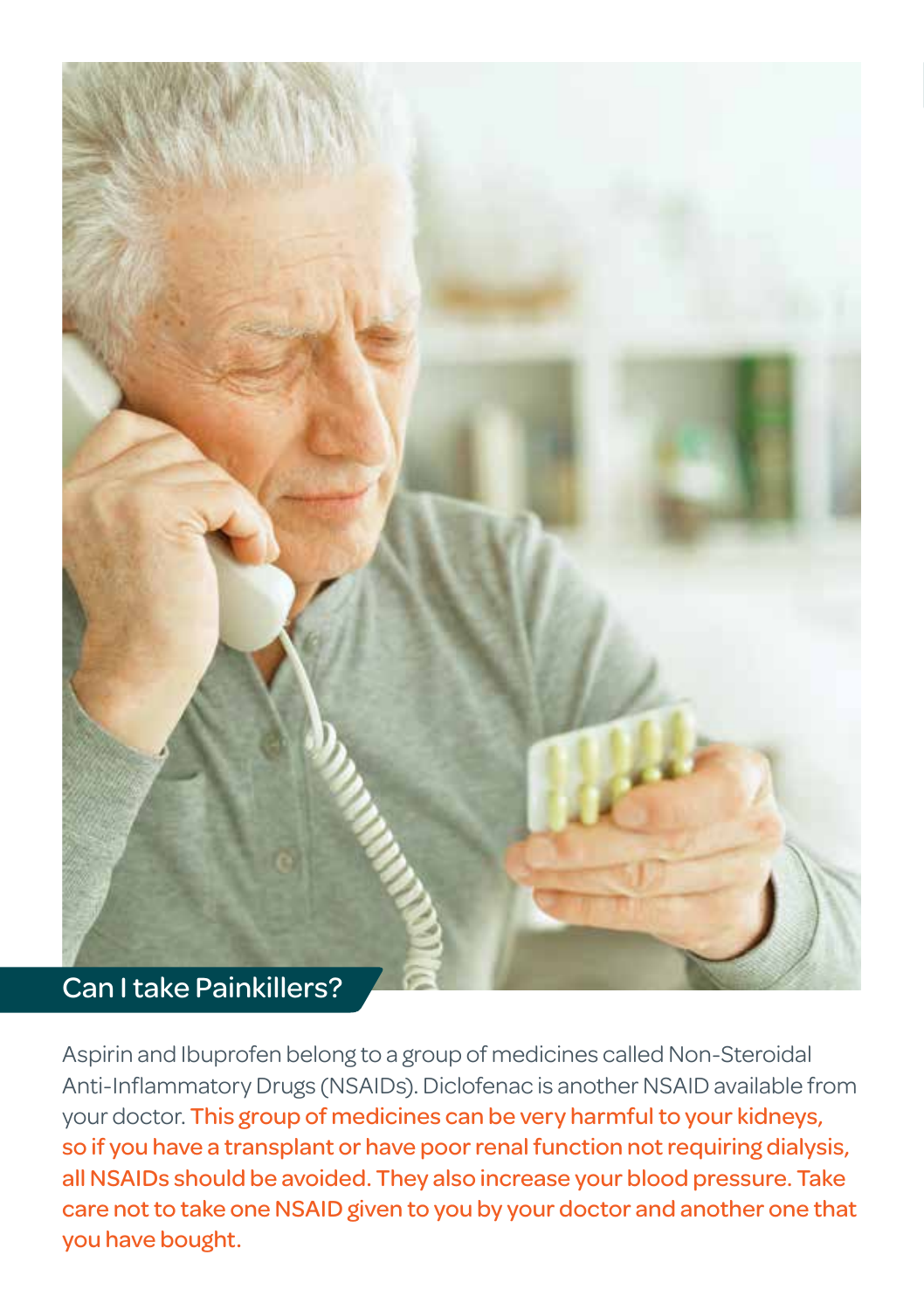#### Top tips when buying medicines

- Tell any doctor or pharmacist recommending a medicine for you about your kidney condition and the medicines you are taking.
- Only treat minor ailments by yourself for a few days. If your symptoms change, get worse or last for more than a couple of days, see your doctor.
- Be aware that some of the tablets your doctor prescribes you can also be bought over the counter. Be careful not to take double the dose.
- Tell the pharmacist if you have diabetes
- Tell the pharmacist if you have had an allergic reaction to any medicine.
- Try to use the same pharmacy so that the pharmacist can build up a complete picture of all the medicines you are taking. The pharmacist will then be able to provide you with the best advice.
- If you find that you need to treat the same symptoms frequently, mention them to your doctor at your next visit.
- When the kidney team ask which medicines you take, include those you buy yourself.
- Be careful not to take more than one medicine with paracetamol in do not forget that co-codamol and co-dydramol contain paracetamol.
- Avoid Effervescent tablets because they contain sodium (salt).
- If you have a transplant, do not take any indigestion medicines for one hour before or after your transplant medicines.
- You should remember that, although some medicines are not recommended for you to buy, they may be safe for your doctor to prescribe in specific doses.

### Looking after your medicines

#### You should store your medicines in their original packet in a cool, dry place out of the sight and reach of children.

Do not get rid of any expired or unwanted tablets by flushing them down the toilet or throwing them away. Take them to your local pharmacy who will dispose of them for you.